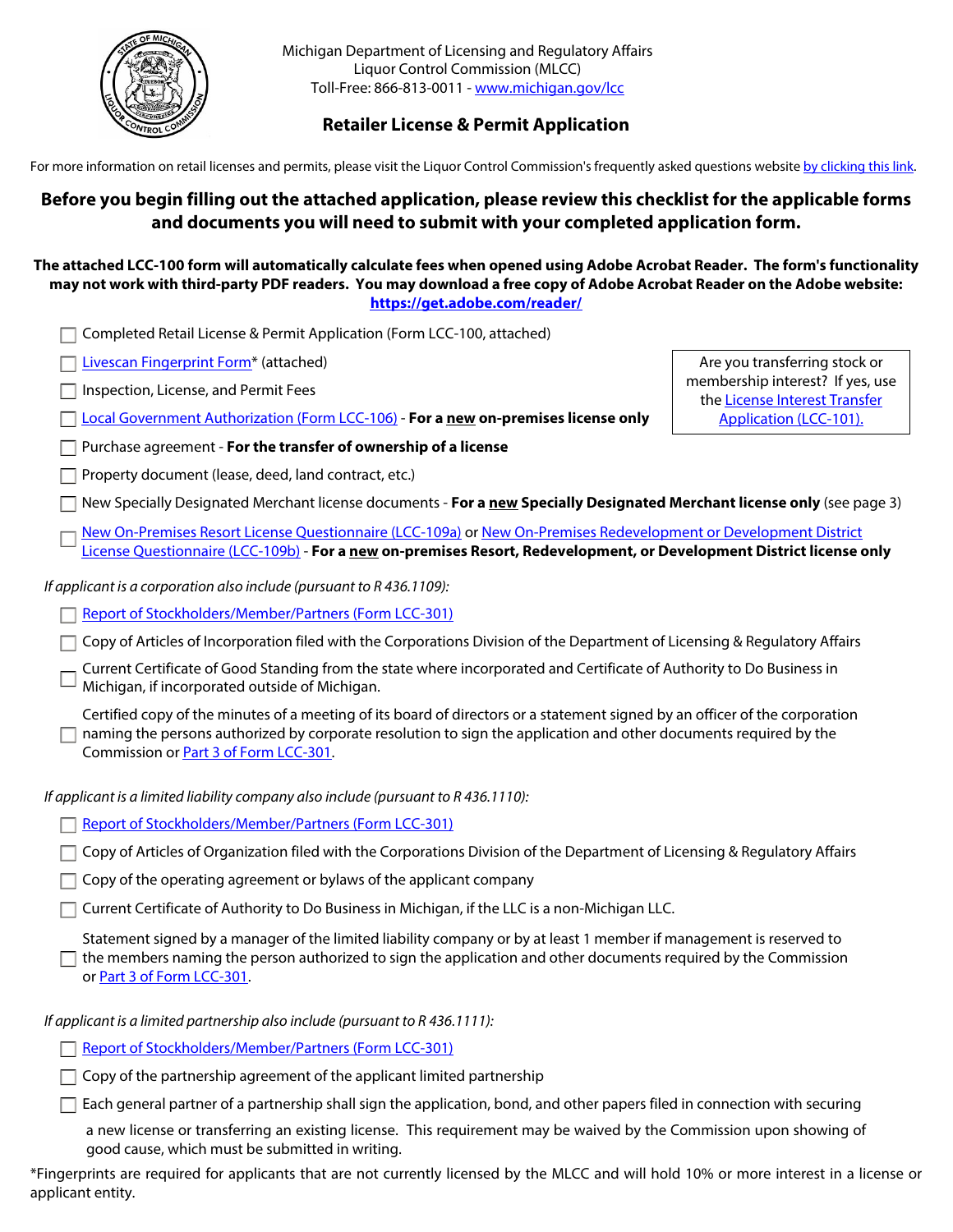

Michigan Department of Licensing and Regulatory Affairs Liquor Control Commission (MLCC) Toll-Free: 866-813-0011 - [www.michigan.gov/lcc](http://www.michigan.gov/lcc)

Business ID:

Request ID:

(For MLCC Use Only)

# **Retailer License & Permit Application**

For information on retail licenses and permits, including a checklist of required documents for a completed application, please visit the Liquor Control Commission's frequently asked questions website [by clicking this link](http://www.michigan.gov/lara/0,4601,7-154-10570_16941-40899--,00.html).

# **Part 1 - Applicant Information**

Individuals, please state your legal name. Corporations or Limited Liability Companies, please state your name as it is filed with the State of Michigan Corporation Division.

| Applicant name(s):                                                                                                                                                                                     |                               |                             |
|--------------------------------------------------------------------------------------------------------------------------------------------------------------------------------------------------------|-------------------------------|-----------------------------|
| Address to be licensed:                                                                                                                                                                                |                               |                             |
| City:                                                                                                                                                                                                  | Zip Code:                     |                             |
| City/township/village where license will be issued:                                                                                                                                                    |                               | County:                     |
| Federal Employer Identification Number (FEIN):                                                                                                                                                         |                               |                             |
| 1. Are you requesting a new license?                                                                                                                                                                   | $\bigcirc$ Yes $\bigcirc$ No  | Leave Blank - MLCC Use Only |
| 2. Are you applying ONLY for a new permit or permission?                                                                                                                                               | Yes $\bigcap$ No              |                             |
| 3. Are you buying an existing license?                                                                                                                                                                 | Yes ∩No                       |                             |
| 4. Are you transferring the classification of an existing on premises license?                                                                                                                         | Yes $\bigcap$ No<br>$\bigcap$ |                             |
| 5. Are you modifying the size of the licensed premises?                                                                                                                                                | $\bigcirc$ Yes $\bigcirc$ No  |                             |
| If Yes, specify: $\Box$ Adding Space $\Box$ Dropping Space $\Box$ Redefining Licensed Premises                                                                                                         |                               |                             |
| 6. Are you transferring the location of an existing license?                                                                                                                                           | $\bigcirc$ Yes $\bigcirc$ No  |                             |
| 7. Is this license being transferred as the result of a default or court action?                                                                                                                       | $\bigcirc$ Yes $\bigcirc$ No  |                             |
| 8. Do you intend to use this license actively?                                                                                                                                                         | $\bigcirc$ Yes $\bigcirc$ No  |                             |
| Part 2 - License Transfer Information (If Applicable)<br>If transferring ownership of a license ONLY and not transferring the location of a license, fill out only the name of the current licensee(s) |                               |                             |
| Current licensee(s):                                                                                                                                                                                   |                               |                             |
| Current licensed address:                                                                                                                                                                              |                               |                             |
| City:                                                                                                                                                                                                  | Zip Code:                     |                             |
| City/township/village where license is issued:                                                                                                                                                         |                               | County:                     |

#### **Part 3 - Licenses, Permits, and Permissions**

*Off Premises Licenses* - Applicants for off premises licenses, permits, and permissions (e.g. convenience, grocery, specialty food stores, etc.) must complete the attached Schedule A and return it with this application. Transfer the fee calculations from the Schedule A to Part 4 below.

*On Premises Licenses* - Applicants for on premises licenses, permits, and permissions (e.g. restaurants, hotels, bars, etc.) must complete the attached Schedule A and return it with this application. Transfer the fee calculations from the Schedule A to Part 4 below.

### **Part 4 - Inspection, License, and Permit Fees -** Make checks payable to **State of Michigan**

*Inspection Fees* - Pursuant to MCL 436.1529(4) a nonrefundable inspection fee of \$70.00 shall be paid to the Commission by an applicant or licensee at the time of filing of a request for a new license or permit, a request to transfer ownership or location of a license, a request to increase or decrease the size of the licensed premises, or a request to add a bar. Requests for a new permit in conjunction with a request for a new license or transfer of an existing license do not require an additional inspection fee.

 *License and Permit Fees* - Pursuant to MCL 436.1525(1), license and permit fees shall be paid to the Commission for a request for a new license or permit or to transfer ownership or location of an existing license.

| Inspection Fees: |                                                                                                                                                                          | License & Permit Fees: | <b>TOTAL FEES:</b> |  |  |
|------------------|--------------------------------------------------------------------------------------------------------------------------------------------------------------------------|------------------------|--------------------|--|--|
| $LCC-100(07-18)$ | LARA is an equal opportunity employer/program, Auxiliary aids, services and other reasonable accommodations are available upon request to individuals with disabilities. |                        |                    |  |  |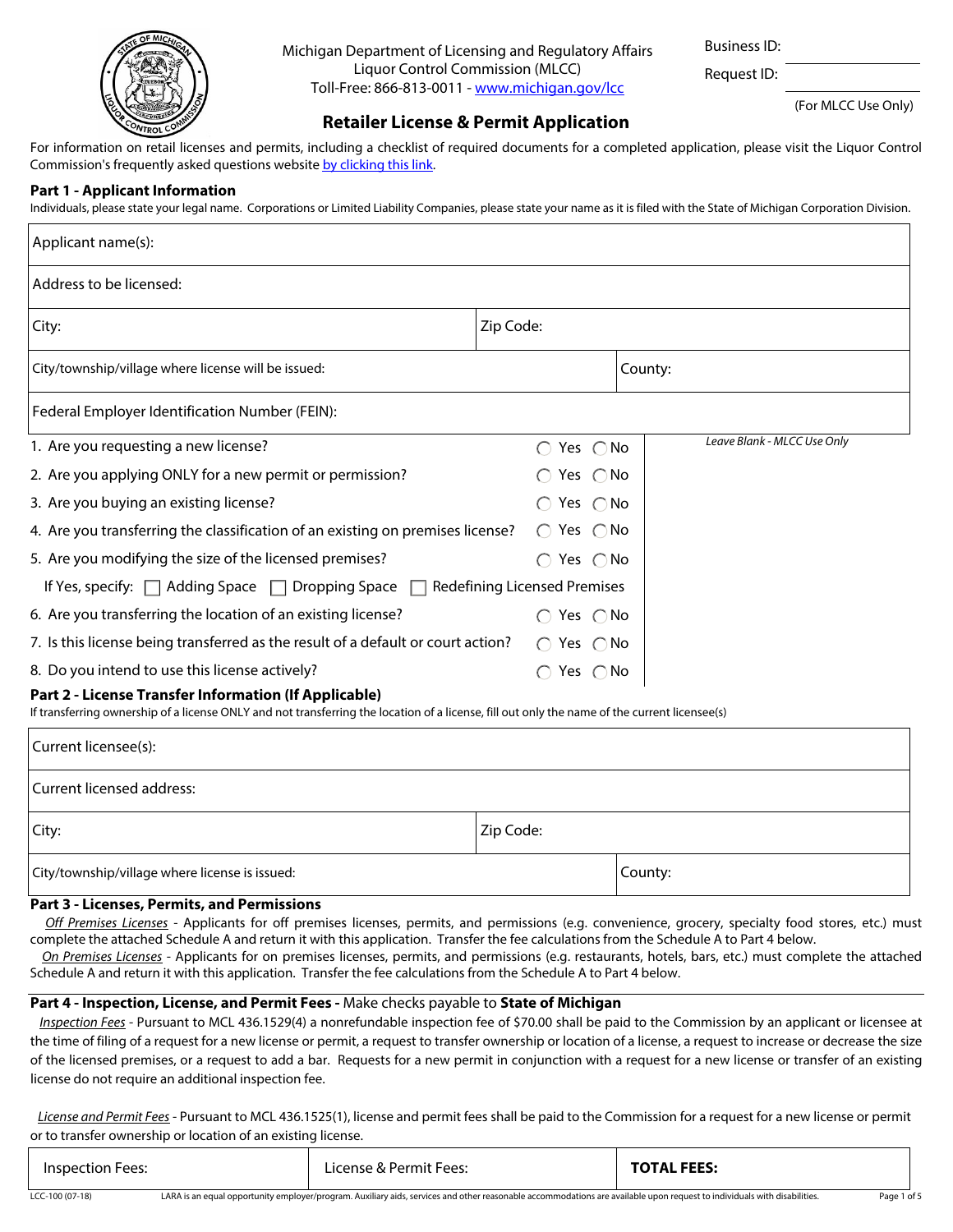| Applicant name:       |                                                                                                                                                                                                                                                  |                                                         |              |                                                                                                                                                                                                                          |                  |                                     |
|-----------------------|--------------------------------------------------------------------------------------------------------------------------------------------------------------------------------------------------------------------------------------------------|---------------------------------------------------------|--------------|--------------------------------------------------------------------------------------------------------------------------------------------------------------------------------------------------------------------------|------------------|-------------------------------------|
| New Transfer          | <b>Off Premises License Type:</b>                                                                                                                                                                                                                | Fee Code<br><b>Base Fee:</b><br><b>MLCC Use</b><br>Only | New Transfer | <b>On Premises License Type:</b>                                                                                                                                                                                         | <b>Base Fee:</b> | Fee Code<br><b>MLCC Use</b><br>Only |
|                       | <b>SDM License</b>                                                                                                                                                                                                                               | \$100.00                                                |              | <b>B-Hotel License</b>                                                                                                                                                                                                   | \$600.00         |                                     |
|                       | <b>SDD License</b>                                                                                                                                                                                                                               | \$150.00                                                |              | Number of guest rooms:                                                                                                                                                                                                   |                  |                                     |
|                       | Resort SDD License Upon Licensure/\$150.00                                                                                                                                                                                                       |                                                         |              | A-Hotel License                                                                                                                                                                                                          | \$250.00         |                                     |
|                       | Resort SDD Licenses may only be issued in governmental                                                                                                                                                                                           |                                                         |              | Number of guest rooms:                                                                                                                                                                                                   |                  |                                     |
|                       | units having a population of 50,000 or less                                                                                                                                                                                                      |                                                         |              | Class C License                                                                                                                                                                                                          | \$600.00         |                                     |
|                       | <b>Off Premises Permits:</b>                                                                                                                                                                                                                     | <b>Base Fee:</b>                                        |              | <b>Tavern License</b>                                                                                                                                                                                                    | \$250.00         |                                     |
|                       | Sunday Sales Permit (AM)*                                                                                                                                                                                                                        | \$160.00                                                |              | <b>Resort License</b>                                                                                                                                                                                                    | Upon Licensure   |                                     |
|                       | Sunday Sales Permit (PM)**<br>(Held with SDD License)                                                                                                                                                                                            | \$22.50                                                 |              | DDA/Redevelopment License                                                                                                                                                                                                | Upon Licensure   |                                     |
|                       | <b>Catering Permit</b>                                                                                                                                                                                                                           | \$100.00                                                |              | <b>Brewpub License</b>                                                                                                                                                                                                   | \$100.00         |                                     |
|                       | Secondary Location Permit - Complete Form LCC-201                                                                                                                                                                                                |                                                         |              | G-1 License                                                                                                                                                                                                              | \$1,000.00       |                                     |
|                       | Beer and Wine Tasting Permit                                                                                                                                                                                                                     | No charge                                               |              | G-2 License                                                                                                                                                                                                              | \$500.00         |                                     |
|                       | <b>Living Quarters Permit</b>                                                                                                                                                                                                                    | No charge                                               |              | Aircraft License                                                                                                                                                                                                         | \$600.00         |                                     |
|                       |                                                                                                                                                                                                                                                  | <b>Base Fee:</b>                                        |              | <b>Watercraft License</b>                                                                                                                                                                                                | \$100.00         |                                     |
|                       | <b>On/Off Premises Permission Type:</b>                                                                                                                                                                                                          |                                                         |              | <b>Train License</b>                                                                                                                                                                                                     | \$100.00         |                                     |
|                       | Off-Premises Storage                                                                                                                                                                                                                             | No charge                                               |              | <b>Continuing Care Retirement Center License</b>                                                                                                                                                                         | \$600.00         |                                     |
|                       | Direct Connection(s)                                                                                                                                                                                                                             | No charge                                               |              | MCL 436.1545(1)(b)(i) MCL 436.1545(1)(b)(ii)                                                                                                                                                                             |                  |                                     |
|                       | Motor Vehicle Fuel Pumps                                                                                                                                                                                                                         | No charge                                               |              | B-Hotel or Class C Licenses Only:                                                                                                                                                                                        |                  |                                     |
|                       | *Sunday Sales Permit (AM) allows the sale of liquor, beer, and wine on Sunday<br>mornings between 7:00am and 12:00 noon, if allowed by the local unit of                                                                                         |                                                         |              | Additional Bar(s)                                                                                                                                                                                                        |                  |                                     |
| government.           |                                                                                                                                                                                                                                                  |                                                         |              | <b>Number of Additional Bars:</b>                                                                                                                                                                                        |                  |                                     |
|                       | **Sunday Sales Permit (PM) allows the sale of liquor on Sunday afternoons and<br>evenings between 12:00 noon and 2:00am (Monday morning), if allowed by the<br>local unit of government. No Sunday Sales Permit (PM) is required for the sale of |                                                         |              | B-Hotel or Class C licenses allow licensees to have one (1) bar within the licensed<br>premises. A \$350.00 licensing fee is required for each additional bar over the<br>one (1) bar initially issued with the license. |                  |                                     |
|                       | beer and wine on Sunday after 12:00 noon. The Sunday Sales Permit (PM) fee is<br>15% of the fee for the license that allows the sale of liquor. Additional bar fees and                                                                          |                                                         |              | <b>On Premises Permits:</b>                                                                                                                                                                                              | <b>Base Fee:</b> |                                     |
|                       | B-Hotel room fees are also calculated as part of the permit fee.                                                                                                                                                                                 |                                                         |              | Sunday Sales Permit (AM)*                                                                                                                                                                                                | \$160.00         |                                     |
|                       | Licenses, permits, and permissions selected on this form will be investigated as<br>part of your request. Please verify your information prior to submitting your                                                                                |                                                         |              | Sunday Sales Permit (PM)**                                                                                                                                                                                               |                  |                                     |
|                       | application, as some licenses, permits, or permissions cannot be added to your<br>request once the application has been sent out for investigation by the                                                                                        |                                                         |              | <b>Catering Permit</b>                                                                                                                                                                                                   | \$100.00         |                                     |
| Enforcement Division. |                                                                                                                                                                                                                                                  |                                                         |              | Banquet Facility Permit - Complete Form LCC-200                                                                                                                                                                          |                  |                                     |
|                       | <b>Inspection, License, Permit, &amp; Permission Fee Calculation</b><br>x \$70.00 Inspection Fee<br>Number of Licenses:                                                                                                                          |                                                         |              | A Banquet Facility Permit is an extension of the license at a different<br>location. It may have its own permits and permissions. It is not a banquet<br>room on the licensed premises.                                  |                  |                                     |
|                       |                                                                                                                                                                                                                                                  |                                                         |              | <b>Outdoor Service</b>                                                                                                                                                                                                   | No charge        |                                     |
|                       | Total Inspection Fee(s):                                                                                                                                                                                                                         |                                                         |              | <b>Dance Permit</b>                                                                                                                                                                                                      | No charge        |                                     |
|                       | Total License Fee(s):                                                                                                                                                                                                                            |                                                         |              | <b>Entertainment Permit</b>                                                                                                                                                                                              | No charge        |                                     |
|                       |                                                                                                                                                                                                                                                  |                                                         |              | <b>Extended Hours Permit:</b>                                                                                                                                                                                            | No charge        |                                     |
|                       | Total Permit Fee(s):                                                                                                                                                                                                                             |                                                         |              | ◯ Entertainment Days/Hours:<br>Dance                                                                                                                                                                                     |                  |                                     |
|                       |                                                                                                                                                                                                                                                  |                                                         |              | <b>Specific Purpose Permit:</b>                                                                                                                                                                                          | No charge        |                                     |
|                       | <b>TOTAL FEES DUE:</b>                                                                                                                                                                                                                           |                                                         |              | Activity requested:                                                                                                                                                                                                      |                  |                                     |
|                       | Please note that requests to transfer SDD licenses will require the payment<br>of additional fees based on the seller's previous calendar year's sales. These                                                                                    |                                                         |              | Days/Hours requested:                                                                                                                                                                                                    |                  |                                     |
|                       | fees will be determined prior to issuance of the license to the applicant.                                                                                                                                                                       |                                                         |              | Living Quarters Permit                                                                                                                                                                                                   | No charge        |                                     |
|                       | Make checks payable to State of Michigan                                                                                                                                                                                                         |                                                         |              | <b>Topless Activity Permit</b>                                                                                                                                                                                           | No charge        |                                     |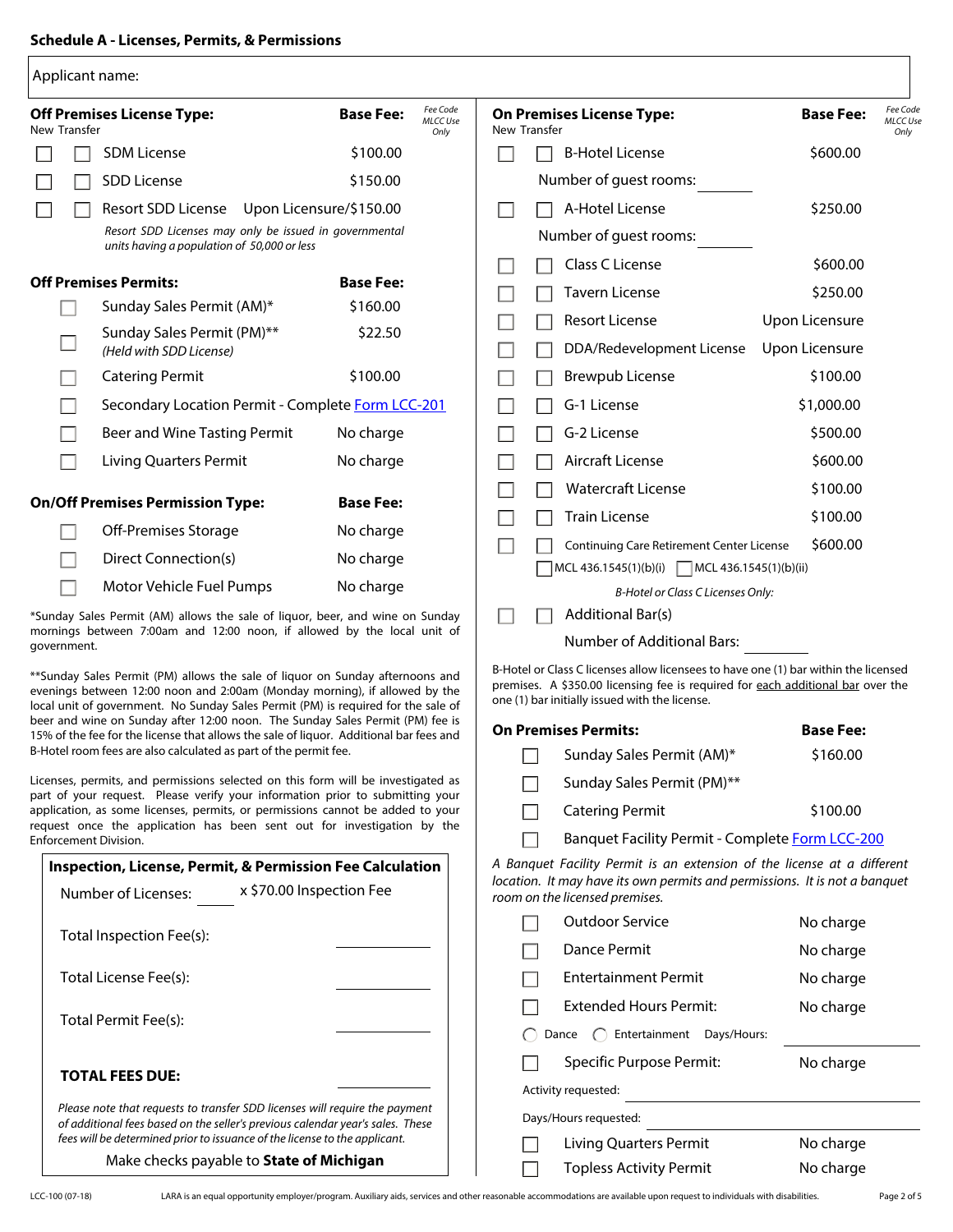#### **Schedule B - New Specially Designated Merchant (SDM) License Supplemental Application - New SDM License Applications ONLY**

Applicant name:

Effective January 4, 2017 pursuant to MCL 436.1533(5), Specially Designated Merchant (SDM) licenses are quota licenses based on one (1) SDM license for every 1,000 of population in a local governmental unit. MCL 436.1533 provides for several exemptions from the quota for qualified applicants. Please carefully read the requirements in the boxes below, selecting the applicable approved type of business option(s) from Section 1 and an applicable new SDM license quota option from Section 2.

### **Section 1 - Requirements to Qualify as Approved Type of Business for New SDM License Applicants**

Applicant must meet one (1) or more of the following conditions (check those that apply to your business):

a. Applicant holds and maintains retail food establishment license or extended retail food establishment license under the [Food Law of 2000, MCL 289.1101 to MCL 289.8111](http://legislature.mi.gov/doc.aspx?mcl-Act-92-of-2000).

 $\Box$  b. Applicant holds or has been approved for Specially Designated Distributor (SDD) license.

c. Applicant holds or has been approved for an on-premises license, such as a Class C, A-Hotel, B-Hotel, Tavern, Club, G-1, or G-2 license.

#### **Section 2 - Quota Requirements for New SDM License Applicants**

Applicant must qualify under one of the following sections of the Liquor Control Code regarding the SDM quota:

b. Applicant's establishment is at least 20,000 square feet and at least 20% of gross receipts are derived from the sale of food. *MCL 436.1533(5)(b)(i) - SDM license is exempt from SDM quota and license cannot be transferred to another location.* a. Applicant is an applicant for or holds a Class C, A-Hotel, B-Hotel, Tavern, Club, G-1, or G-2 license. *MCL 436.1533(5)(a) - SDM license is exempt from SDM quota and license cannot be transferred to another location.* c. Applicant's establishment is a pharmacy as defined in the [Public Health Code, MCL 333.17707](http://legislature.mi.gov/doc.aspx?mcl-333-17707). *MCL 436.1533(5)(b)(ii) - SDM license is exempt from SDM quota and license cannot be transferred to another location.*

d. Applicant's establishment qualifies as a marina under [MCL 436.1539](http://legislature.mi.gov/doc.aspx?mcl-436-1539).

*MCL 436.1533(5)(e) - SDM license is exempt from SDM quota and license may be transferred to another location if the applicant complies with MCL 436.1539 at the new location.*

e. Applicant does not qualify under any of the quota exemptions or waiver listed above.

*MCL 436.1533(5) - Commission shall issue one (1) SDM for every 1,000 population in a local governmental unit and an unissued SDM must be available in the local governmental unit for the applicant to qualify. SDM license may be transferred to another location.*

# **Documents Required To Be Submitted with New SDM License Application**

In addition to the documents listed on the application checklist, the new SDM license applicant must submit the documents listed below, as applicable, with its application to comply with the requirements described above. Select one or more of the following:

Copy of retail food establishment license or extended retail food establishment license for a SDM license. The name on the food establishment license must match the applicant name in Part 1 of this application form. *A food establishment license is not required for a SDM license to be issued in conjunction with a SDD license or an on-premises license.*

If applying under Section 2b above, documentary proof that applicant's establishment is at least 20,000 square feet and at least 20% of gross receipts are derived from the sale of food.

 $\Box$  If applying under Section 2c above, a copy of the pharmacy license issued under the Public Health Code.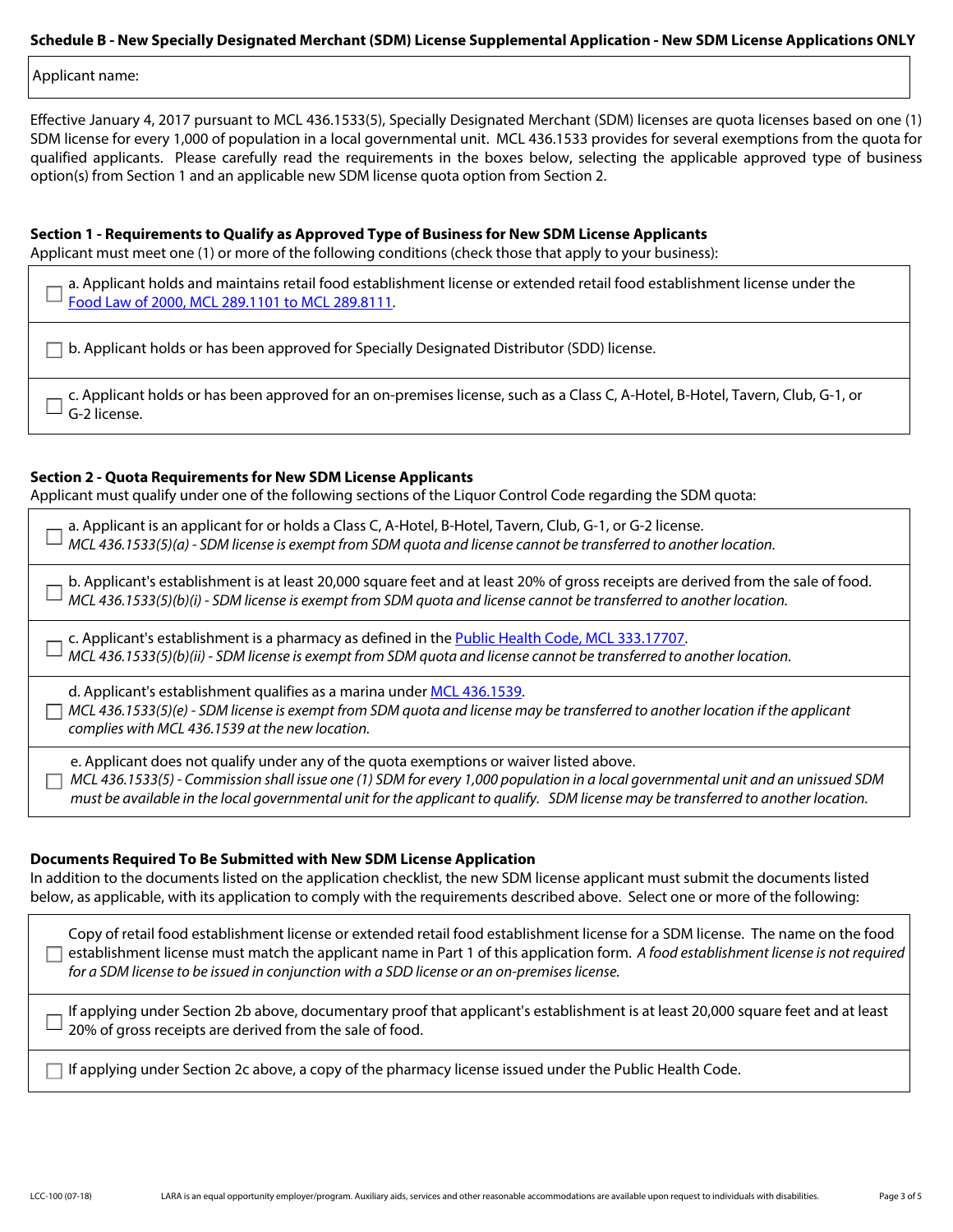#### **Part 5a - Information on Individual Applicant, Stockholder, Member, or Limited Partner**

Each individual, stockholder, member, or partner must complete Part 5a, 5b, and 5c. If a stockholder or member of an applicant company is a corporation or limited liability company, complete Part 5a and 5c and submit a completed [Form LCC-301](http://www.michigan.gov/documents/lara/LCC301_507427_7.pdf).

For applications with multiple individuals, stockholders, members, or partners - each person or entity must complete a separate copy of this page.

| Name:                                                                                                                                                                                                                                                                                                                                                                                                                            |                                |                                                           |        |        |                          |                            |                              |
|----------------------------------------------------------------------------------------------------------------------------------------------------------------------------------------------------------------------------------------------------------------------------------------------------------------------------------------------------------------------------------------------------------------------------------|--------------------------------|-----------------------------------------------------------|--------|--------|--------------------------|----------------------------|------------------------------|
| Home address:                                                                                                                                                                                                                                                                                                                                                                                                                    |                                |                                                           |        |        |                          |                            |                              |
| City:                                                                                                                                                                                                                                                                                                                                                                                                                            |                                |                                                           | State: |        | Zip Code:                |                            |                              |
| <b>Business Phone:</b>                                                                                                                                                                                                                                                                                                                                                                                                           | Cell Phone:                    |                                                           |        | Email: |                          |                            |                              |
| Have you ever been licensed by the Michigan Liquor Control Commission (MLCC) or do you currently hold an interest in any other licenses<br>issued by the MLCC? If Yes, please list business ID numbers below. If you hold interest in 2 or more locations under the same name, please<br>also write "chain" below. Pursuant to MCL 436.1603, a retailer licensee may not hold interest in a manufacturer or wholesaler licensee. |                                |                                                           |        |        |                          |                            | $\bigcirc$ Yes $\bigcirc$ No |
| Do you hold 10% or more interest in the applicant entity?                                                                                                                                                                                                                                                                                                                                                                        |                                |                                                           |        |        |                          |                            | $\bigcap$ Yes $\bigcap$ No   |
| If you answered "no" to the first question and "yes" to the second question, you must submit fingerprints and undergo an investigation by the MLCC. Please see the<br>attached instructions for submitting fingerprints to the MLCC. You must submit a copy of the completed and endorsed "Livescan Fingerprint Background Request" with<br>your application.                                                                    |                                |                                                           |        |        |                          |                            |                              |
| Part 5b - Personal Information (Individuals) - Must be at least 21 years of age, pursuant to administrative rule R 436.1105(1)(a).                                                                                                                                                                                                                                                                                               |                                |                                                           |        |        |                          |                            |                              |
| Date of Birth:                                                                                                                                                                                                                                                                                                                                                                                                                   | <b>Social Security Number:</b> |                                                           |        |        | Driver's License Number: |                            |                              |
| Are you a citizen of the United States of America?                                                                                                                                                                                                                                                                                                                                                                               |                                |                                                           |        |        |                          | $\bigcirc$ Yes             | $\bigcirc$ No                |
| Have you ever legally changed your name?                                                                                                                                                                                                                                                                                                                                                                                         |                                |                                                           |        |        |                          | $\bigcap$ Yes              | $\bigcirc$ No                |
| If you answered "yes", please list your prior name(s) (including maiden):                                                                                                                                                                                                                                                                                                                                                        |                                |                                                           |        |        |                          |                            |                              |
| Spouse's full name (if currently married):                                                                                                                                                                                                                                                                                                                                                                                       |                                |                                                           |        |        |                          |                            |                              |
| Spouse's date of birth:                                                                                                                                                                                                                                                                                                                                                                                                          |                                | Is your spouse a citizen of the United States of America? |        |        |                          | $\bigcap$ Yes $\bigcap$ No |                              |
| Do you or your spouse hold any position, either by appointment or election, which involves the duty to enforce any penal<br>law of the United States of America, or the penal laws of the State of Michigan, or any penal ordinance or resolution of any<br>$\bigcap$ Yes $\bigcirc$ No<br>municipal subdivisions of the State of Michigan?                                                                                      |                                |                                                           |        |        |                          |                            |                              |
| Does your spouse hold a retail, manufacturer, or wholesaler license issued by the MLCC?                                                                                                                                                                                                                                                                                                                                          |                                |                                                           |        |        |                          |                            | $\bigcirc$ Yes $\bigcirc$ No |
| Have you ever been found guilty, pled guilty, or pled no contest to a criminal charge or any<br>local ordinance violations? If Yes, list below (attach additional pages if necessary):                                                                                                                                                                                                                                           |                                |                                                           |        |        |                          | $\bigcap$ Yes $\bigcap$ No |                              |
| Date                                                                                                                                                                                                                                                                                                                                                                                                                             | City/State<br>Charge           |                                                           |        |        |                          | Disposition                |                              |
| Has your spouse ever been found guilty, pled guilty, or pled no contest to a criminal charge or any local<br>ordinance violations? If Yes, list below (attach additional pages if necessary):                                                                                                                                                                                                                                    |                                |                                                           |        |        |                          | $\bigcap$ Yes $\bigcap$ No |                              |
| Date                                                                                                                                                                                                                                                                                                                                                                                                                             | City/State                     | Charge                                                    |        |        |                          | Disposition                |                              |
| Part 5c - Signature                                                                                                                                                                                                                                                                                                                                                                                                              |                                |                                                           |        |        |                          |                            |                              |

I certify that the information contained in this form is true and accurate to the best of my knowledge and belief. I agree to comply with all requirements of the Michigan Liquor Control Code and Administrative Rules. I also understand that providing **false** or **fraudulent** information is a violation of the Liquor Control Code pursuant to MCL 436.2003. (This form must be signed by the person whose information it contains).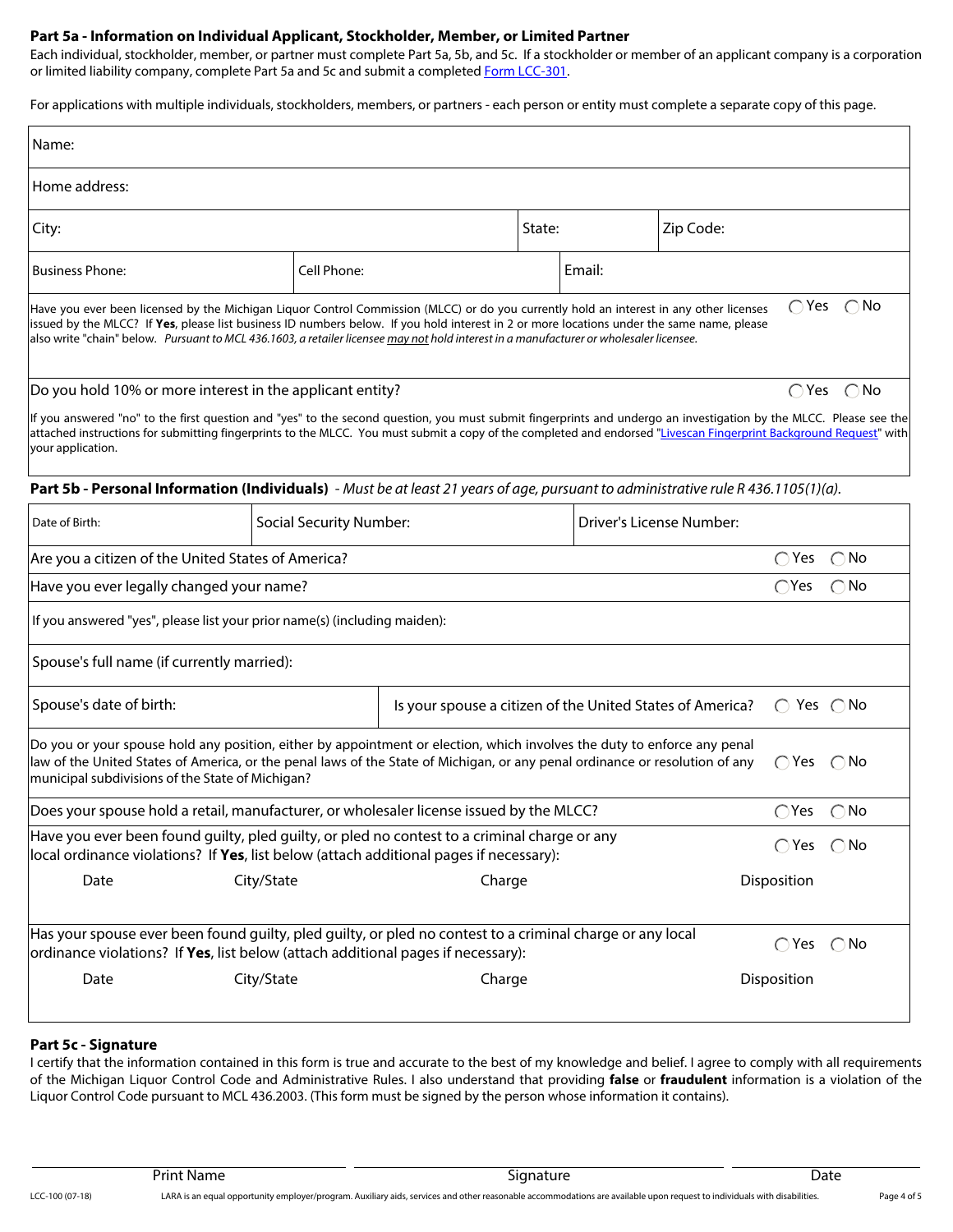#### **Part 6 - Contact Information**

Provide information on the contact person for this application. Please note that corporations and limited liability companies must provide documentation (e.g. meeting minutes, corporate resolution) authorizing anyone other than the applicant or an attorney of record to be the contact person. If an authorization is not provided, your contact person will not be acknowledged if they are anyone other than the applicant or attorney.

| What is your preferred method of contact?                       |  |  |               | $\bigcap$ Phone $\bigcap$ Mail $\bigcap$ Email $\bigcap$ Fax |                                 |  |  |
|-----------------------------------------------------------------|--|--|---------------|--------------------------------------------------------------|---------------------------------|--|--|
| What is your preferred method for receiving a Commission Order? |  |  |               | $\bigcirc$ Mail                                              | $\bigcirc$ Email $\bigcirc$ Fax |  |  |
| Contact name:                                                   |  |  | Relationship: |                                                              |                                 |  |  |
| Mailing address:                                                |  |  |               |                                                              |                                 |  |  |
| State:<br>City:                                                 |  |  |               |                                                              | Zip Code:                       |  |  |
| Phone:<br>Fax number:                                           |  |  |               | Email:                                                       |                                 |  |  |

# **Part 7 - Attorney Information (If You Have An Attorney Representing You For This Application)**

| Attorney name:                                                                                                                      | Member Number: P-                                                                   |        |          |  |  |
|-------------------------------------------------------------------------------------------------------------------------------------|-------------------------------------------------------------------------------------|--------|----------|--|--|
| Attorney address:                                                                                                                   |                                                                                     |        |          |  |  |
| Phone:                                                                                                                              | Fax number:                                                                         | Email: |          |  |  |
| $\bigcap$ Yes $\bigcap$ No<br>Would you prefer that we contact your attorney for all licensing matters related to this application? |                                                                                     |        |          |  |  |
|                                                                                                                                     | Would you prefer any notices or closing packages be sent directly to your attorney? |        | ∩Yes ∩No |  |  |

#### **Part 8 - Signature of Applicant**

# **Be advised that the information contained in this application will only be used for this request. This section will need to be completed for each subsequent request you make with this office.**

**Notice:** When purchasing a license, a buyer can be held liable for tax debts incurred by the previous owner. Prior to committing to the purchase of any license or establishment, the buyer should request a tax clearance certificate from the seller that indicates that all taxes have been paid up to the date of issuance. Obtaining sound professional assistance from an attorney or accountant can be helpful to identify and avoid any pitfalls and hidden liabilities when buying even a portion of a business. Sellers can make a request for the tax clearance certificate through the Michigan Department of Treasury.

Under administrative rule R 436.1003, the licensee shall comply with all state and local building, plumbing, zoning, sanitation, and health laws, rules, and ordinances as determined by the state and local law enforcements officials who have jurisdiction over the licensee. Approval of this application by the Michigan Liquor Control Commission does not waive any of these requirements. The licensee must obtain all other required state and local licenses, permits, and approvals for this business before using this license for the sale of alcoholic liquor on the licensed premises.

I certify that the information contained in this form is true and accurate to the best of my knowledge and belief. I agree to comply with all requirements of the Michigan Liquor Control Code and Administrative Rules. I also understand that providing **false** or **fraudulent** information is a violation of the Liquor Control Code pursuant to MCL 436.2003.

The person signing this form has demonstrated that they have authorization to do so and have attached appropriate documentation as proof.

| Print Name of Applicant & Title | Signature of Applicant | Date |
|---------------------------------|------------------------|------|
|                                 |                        |      |

Please return this completed form along with corresponding documents and fees to: Michigan Liquor Control Commission Mailing address: P.O. Box 30005, Lansing, MI 48909 Hand deliveries: Constitution Hall - 525 W. Allegan Street, Lansing, MI 48933 Overnight deliveries: 2407 N. Grand River Avenue, Lansing, MI 48906 Fax to: 517-284-8557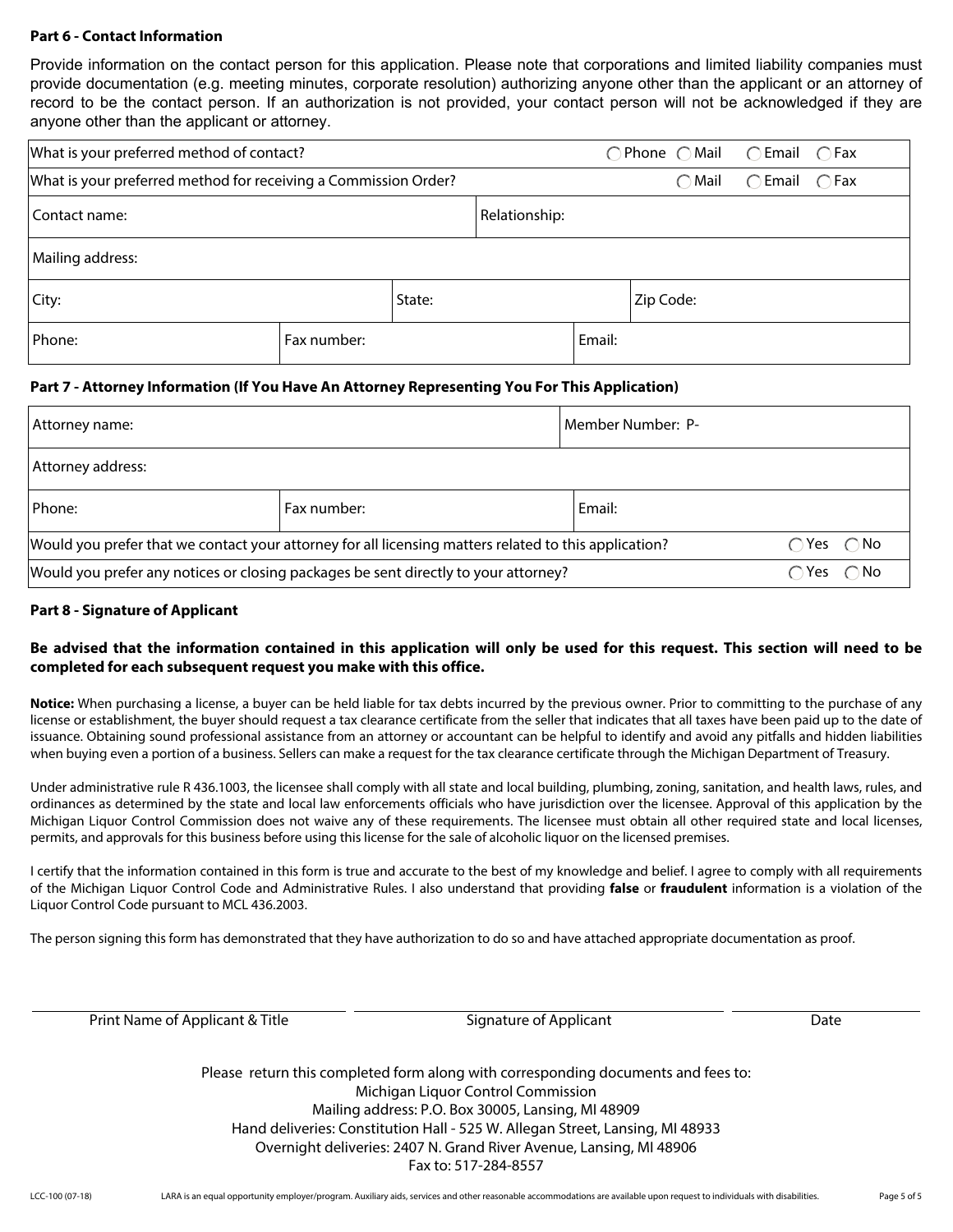

# **Livescan Fingerprint Background Request Instructions for Michigan & Out-of-State Applicants**

# **APPLICANTS THAT LIVE IN MICHIGAN**

Applicants for a Michigan liquor license must have their fingerprints a law enforcement agency in Michigan that offers digital fingerprinting or a private Livescan vendor approved by the Michigan State Police. You may access a list of approved vendors on the Michigan State Police website (contains vendors' websites and contact information): [http://www.michigan.gov/msp/0,4643,7-123-1878\\_8311-237662--,00.html.](http://www.michigan.gov/msp/0,4643,7-123-1878_8311-237662--,00.html)

**On the attached Livescan Fingerprint Background Request form, you must use the correct Code (LL), Agency ID Number (1479J), and Agency Name (MI DEPT OF LICENSING AND REGULATORY AFFAIRS - LIQUOR CONTROL) in order for the fingerprint report to be sent to the Michigan Liquor Control Commission.** Payment receipts **should not** be mailed to the office, but kept for your own records.

You must bring the Livescan Fingerprint Background Request form with a driver's license or other state or federal-issued picture identification to your fingerprint appointment. You will also be required to pay a separate fee to the fingerprint agency when registering and/or scheduling your appointment. A copy of the Livescan Fingerprint Background Request form, which is signed by the Livescan Operator and returned to you, must be submitted with your application in order for your request to be investigated.

When your fingerprints are taken, a technician will perform a scan of your fingerprints and submit the data electronically to the Michigan State Police.

# **APPLICANTS THAT LIVE OUTSIDE OF MICHIGAN**

Applicants for a Michigan liquor license that live outside of Michigan must submit fingerprints through one of the private Livescan vendors approved by Michigan State Police that offer fingerprinting for residents that live outside of Michigan. You may access a list of approved vendors that process finger print cards for non-Michigan residents on the Michigan State Police website (contains vendors' websites and contact information): [http://www.michigan.gov/msp/0,4643,7-123-1878\\_8311-237662--,00.html.](http://www.michigan.gov/msp/0,4643,7-123-1878_8311-237662--,00.html)

The applicant must contact a local law enforcement agency, governmental agency, or private fingerprint agency to perform ink fingerprinting on a FBI fingerprint card (FD-258) or fingerprint cards from any other state or local agency (fingerprint cards must be on card stock). These fingerprint cards must be submitted for processing to one of vendors on the Michigan State Police's list of approved vendors. Contact the vendor directly regarding its process and the fee for submitting the fingerprint cards for processing.

Make a copy of the completed and signed Livescan Fingerprint Background Request form and submit that copy with the license application.

# **WHAT HAPPENS AFTER FINGERPRINTS ARE SUBMITTED**

The law enforcement agency or private vendor will submit your fingerprints to the Michigan State Police for analysis.

If no criminal history is found, the Michigan Liquor Control Commission will be notified.

If criminal history is found, the Michigan State Police will send the record directly to the Michigan Liquor Control Commission for review.

# **QUESTIONS AND ADDITIONAL INFORMATION**

For questions about the Livescan fingerprinting process, call the Michigan State Police at 517-241-0606.

Please do not contact the Michigan Liquor Control Commission regarding your criminal background check, unless your fingerprints were taken more than 30 days ago.

# **Please note: Fingerprints taken for any other agency will not fulfill fingerprint requirements for a liquor license in Michigan.**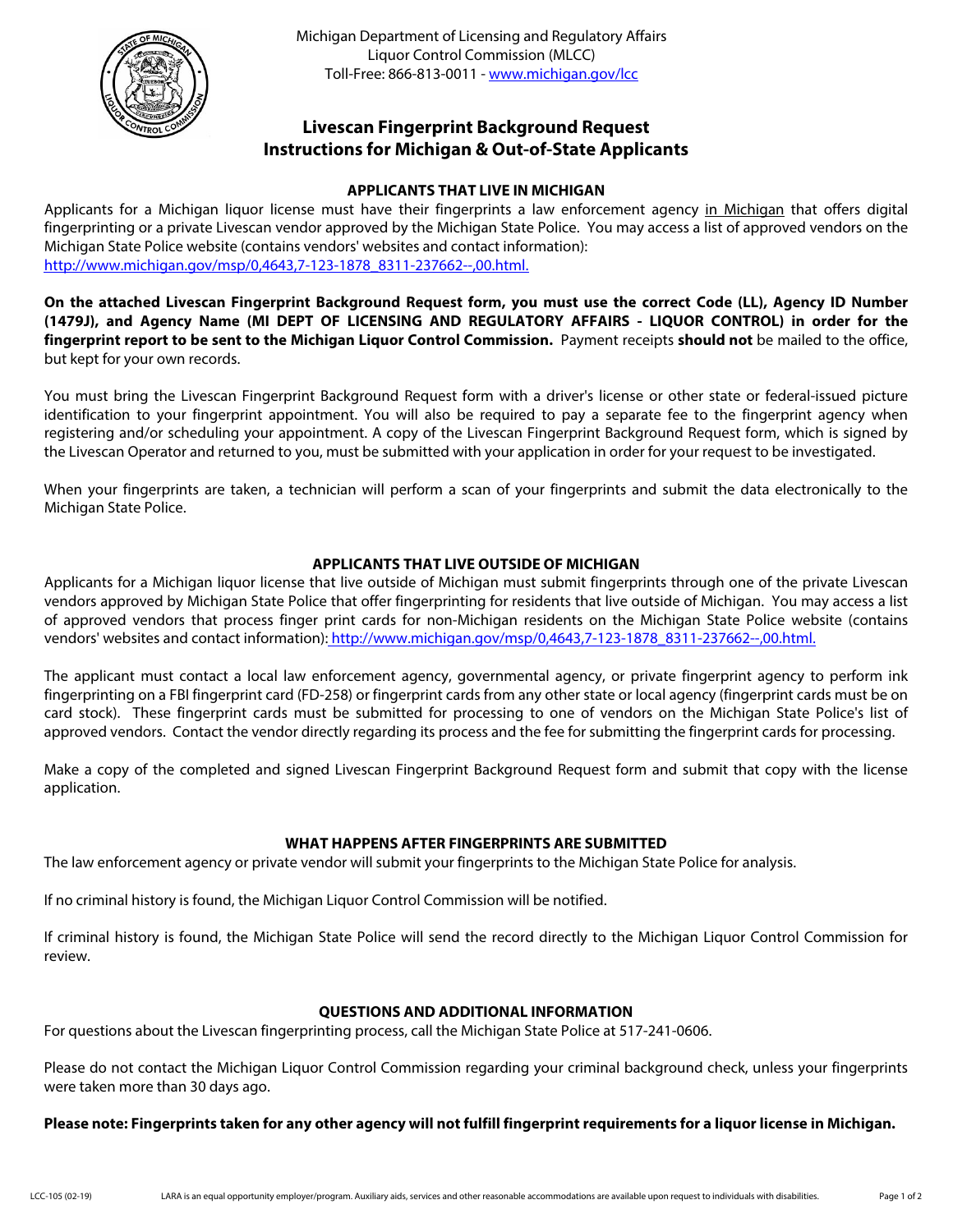# **LIVE SCAN FINGERPRINT BACKGROUND CHECK REQUEST**

**Purpose:** To conduct a civil fingerprint-based background check for employment, to volunteer, or for licensing purposes as authorized by law. **Instructions:** See page two.

| I. Authorizing Information                                                                                                                                                                                                                                                                                                                                                                                                                                                                                                                                                                                                                                                                                                                                                                                                                                                                                                                                                                                                                                                                                                                                                                                                                                                                                                                                                                                                                                                                                                                                                                                                                                                                                                                                                                                                                                                                                                                                                                                                                                                                                                                                                                                                                                                                                                                                                                               |                                                                                          |  |                              |            |  |                                  |                                     |                                       |       |                    |  |                        |
|----------------------------------------------------------------------------------------------------------------------------------------------------------------------------------------------------------------------------------------------------------------------------------------------------------------------------------------------------------------------------------------------------------------------------------------------------------------------------------------------------------------------------------------------------------------------------------------------------------------------------------------------------------------------------------------------------------------------------------------------------------------------------------------------------------------------------------------------------------------------------------------------------------------------------------------------------------------------------------------------------------------------------------------------------------------------------------------------------------------------------------------------------------------------------------------------------------------------------------------------------------------------------------------------------------------------------------------------------------------------------------------------------------------------------------------------------------------------------------------------------------------------------------------------------------------------------------------------------------------------------------------------------------------------------------------------------------------------------------------------------------------------------------------------------------------------------------------------------------------------------------------------------------------------------------------------------------------------------------------------------------------------------------------------------------------------------------------------------------------------------------------------------------------------------------------------------------------------------------------------------------------------------------------------------------------------------------------------------------------------------------------------------------|------------------------------------------------------------------------------------------|--|------------------------------|------------|--|----------------------------------|-------------------------------------|---------------------------------------|-------|--------------------|--|------------------------|
| 1. Fingerprint Reason Code<br>2. Requestor/Agency ID<br>3. Agency Name<br>4. Individual ID (MNU-OA)<br>MI Dept of Licensing & Regulatory Affairs - Liquor Control<br>LL<br>1479J                                                                                                                                                                                                                                                                                                                                                                                                                                                                                                                                                                                                                                                                                                                                                                                                                                                                                                                                                                                                                                                                                                                                                                                                                                                                                                                                                                                                                                                                                                                                                                                                                                                                                                                                                                                                                                                                                                                                                                                                                                                                                                                                                                                                                         |                                                                                          |  |                              |            |  |                                  |                                     |                                       |       |                    |  |                        |
| II. Applicant Information: Type or clearly print answers in all fields before going to be fingerprinted.                                                                                                                                                                                                                                                                                                                                                                                                                                                                                                                                                                                                                                                                                                                                                                                                                                                                                                                                                                                                                                                                                                                                                                                                                                                                                                                                                                                                                                                                                                                                                                                                                                                                                                                                                                                                                                                                                                                                                                                                                                                                                                                                                                                                                                                                                                 |                                                                                          |  |                              |            |  |                                  |                                     |                                       |       |                    |  |                        |
| 1a. Last Name                                                                                                                                                                                                                                                                                                                                                                                                                                                                                                                                                                                                                                                                                                                                                                                                                                                                                                                                                                                                                                                                                                                                                                                                                                                                                                                                                                                                                                                                                                                                                                                                                                                                                                                                                                                                                                                                                                                                                                                                                                                                                                                                                                                                                                                                                                                                                                                            |                                                                                          |  |                              |            |  | 1b. First Name                   |                                     |                                       |       | 1c. Middle Initial |  | 1d. Suffix             |
|                                                                                                                                                                                                                                                                                                                                                                                                                                                                                                                                                                                                                                                                                                                                                                                                                                                                                                                                                                                                                                                                                                                                                                                                                                                                                                                                                                                                                                                                                                                                                                                                                                                                                                                                                                                                                                                                                                                                                                                                                                                                                                                                                                                                                                                                                                                                                                                                          |                                                                                          |  |                              |            |  |                                  |                                     |                                       |       |                    |  |                        |
|                                                                                                                                                                                                                                                                                                                                                                                                                                                                                                                                                                                                                                                                                                                                                                                                                                                                                                                                                                                                                                                                                                                                                                                                                                                                                                                                                                                                                                                                                                                                                                                                                                                                                                                                                                                                                                                                                                                                                                                                                                                                                                                                                                                                                                                                                                                                                                                                          | 2. Any Alternative Names, Last Names, or Aliases<br>3. Social Security Number (Optional) |  |                              |            |  |                                  |                                     |                                       |       |                    |  |                        |
| 4. Place of Birth (State or Country)                                                                                                                                                                                                                                                                                                                                                                                                                                                                                                                                                                                                                                                                                                                                                                                                                                                                                                                                                                                                                                                                                                                                                                                                                                                                                                                                                                                                                                                                                                                                                                                                                                                                                                                                                                                                                                                                                                                                                                                                                                                                                                                                                                                                                                                                                                                                                                     |                                                                                          |  |                              |            |  | 5. Date of Birth 6. Phone Number |                                     | 7. Driver's License / State ID Number |       |                    |  | 8. Issuing State       |
| 9. Home Address                                                                                                                                                                                                                                                                                                                                                                                                                                                                                                                                                                                                                                                                                                                                                                                                                                                                                                                                                                                                                                                                                                                                                                                                                                                                                                                                                                                                                                                                                                                                                                                                                                                                                                                                                                                                                                                                                                                                                                                                                                                                                                                                                                                                                                                                                                                                                                                          |                                                                                          |  |                              |            |  | 10. City                         |                                     |                                       |       | 11. State          |  | 12. ZIP Code           |
| 13. Sex                                                                                                                                                                                                                                                                                                                                                                                                                                                                                                                                                                                                                                                                                                                                                                                                                                                                                                                                                                                                                                                                                                                                                                                                                                                                                                                                                                                                                                                                                                                                                                                                                                                                                                                                                                                                                                                                                                                                                                                                                                                                                                                                                                                                                                                                                                                                                                                                  | 14. Race                                                                                 |  |                              | 15. Height |  |                                  | 16. Weight                          | 17. Eye Color                         |       |                    |  | 18. Hair Color         |
| <b>III. Live Scan Information</b>                                                                                                                                                                                                                                                                                                                                                                                                                                                                                                                                                                                                                                                                                                                                                                                                                                                                                                                                                                                                                                                                                                                                                                                                                                                                                                                                                                                                                                                                                                                                                                                                                                                                                                                                                                                                                                                                                                                                                                                                                                                                                                                                                                                                                                                                                                                                                                        |                                                                                          |  |                              |            |  |                                  |                                     |                                       |       |                    |  |                        |
| 1. Date Printed                                                                                                                                                                                                                                                                                                                                                                                                                                                                                                                                                                                                                                                                                                                                                                                                                                                                                                                                                                                                                                                                                                                                                                                                                                                                                                                                                                                                                                                                                                                                                                                                                                                                                                                                                                                                                                                                                                                                                                                                                                                                                                                                                                                                                                                                                                                                                                                          |                                                                                          |  | 2. Picture ID Type Presented |            |  |                                  | 3. Transaction Control Number (TCN) |                                       |       |                    |  | 4. Live Scan Operator* |
| *When an individual ID is provided, please enter the ID into the Miscellaneous Number (MNU) field on the Live Scan device. Select OA - Originating<br>Agency Identifier and then enter the unique identifier in the Identification Code field.                                                                                                                                                                                                                                                                                                                                                                                                                                                                                                                                                                                                                                                                                                                                                                                                                                                                                                                                                                                                                                                                                                                                                                                                                                                                                                                                                                                                                                                                                                                                                                                                                                                                                                                                                                                                                                                                                                                                                                                                                                                                                                                                                           |                                                                                          |  |                              |            |  |                                  |                                     |                                       |       |                    |  |                        |
| <b>IV. Privacy Act Statement</b>                                                                                                                                                                                                                                                                                                                                                                                                                                                                                                                                                                                                                                                                                                                                                                                                                                                                                                                                                                                                                                                                                                                                                                                                                                                                                                                                                                                                                                                                                                                                                                                                                                                                                                                                                                                                                                                                                                                                                                                                                                                                                                                                                                                                                                                                                                                                                                         |                                                                                          |  |                              |            |  |                                  |                                     |                                       |       |                    |  |                        |
| Authority: Acquisition, preservation, and exchange of fingerprints and associated information by the Federal Bureau of Investigation<br>(FBI) is generally authorized under 28 U.S.C. 534. Depending on the nature of your application, supplemental authorities include<br>Federal statutes, State statutes pursuant to Pub. L. 92-544, Presidential Executive Orders, and federal regulations. Providing your<br>fingerprints and associated information is voluntary; however, failure to do so may affect completion or approval of your application.<br>Principal Purpose: Certain determinations, such as employment, licensing, and security clearances, may be predicated on<br>fingerprint-based background checks. Your fingerprints and associated information/biometrics may be provided to the employing,<br>investigating, or otherwise responsible agency, and/or the FBI for the purpose of comparing your fingerprints to other fingerprints in<br>the FBI's Next Generation Identification (NGI) system or its successor systems (including civil, criminal, and latent fingerprint<br>repositories) or other available records of the employing, investigating, or otherwise responsible agency. The FBI may retain your<br>fingerprints and associated information/biometrics in NGI after the completion of this application and, while retained, your fingerprints<br>may continue to be compared against other fingerprints submitted to or retained by NGI.<br>Routine Uses: During the processing of this application and for as long thereafter as your fingerprints and associated<br>information/biometrics are retained in NGI, your information may be disclosed pursuant to your consent, and may be disclosed<br>without your consent as permitted by the Privacy Act of 1974 and all applicable Routine Uses as may be published at any time in the<br>Federal Register, including the Routine Uses for the NGI system and the FBI's Blanket Routine Uses. Routine Uses include, but are<br>not limited to, disclosures to: employing, governmental or authorized non-governmental agencies responsible for employment,<br>contracting, licensing, security clearances, and other suitability determinations; local, state, tribal, or federal law enforcement<br>agencies; criminal justice agencies; and agencies responsible for national security or public safety. |                                                                                          |  |                              |            |  |                                  |                                     |                                       |       |                    |  |                        |
| V. Procedure to Obtain a Change, Correction, or Update of Identification Records                                                                                                                                                                                                                                                                                                                                                                                                                                                                                                                                                                                                                                                                                                                                                                                                                                                                                                                                                                                                                                                                                                                                                                                                                                                                                                                                                                                                                                                                                                                                                                                                                                                                                                                                                                                                                                                                                                                                                                                                                                                                                                                                                                                                                                                                                                                         |                                                                                          |  |                              |            |  |                                  |                                     |                                       |       |                    |  |                        |
| If, after reviewing his/her identification record, the subject thereof believes that it is incorrect or incomplete in any respect and wishes<br>changes, corrections, or updating of the alleged deficiency; he/she should make application directly to the agency which contributed<br>the questioned information. The subject of a record may also direct his/her challenge as to the accuracy or completeness of any<br>entry on his/her record to the FBI, Criminal Justice Information Services (CJIS) Division, ATTN: SCU, Mod. D2, 1000 Custer Hollow<br>Road, Clarksburg, WV 26306. The FBI will then forward the challenge to the agency which submitted the data requesting that agency<br>to verify or correct the challenged entry. Upon the receipt of an official communication directly from the agency which contributed the<br>original information, the FBI CJIS Division will make any changes necessary in accordance with the information supplied by that<br>agency. (28 CFR § 16.34)                                                                                                                                                                                                                                                                                                                                                                                                                                                                                                                                                                                                                                                                                                                                                                                                                                                                                                                                                                                                                                                                                                                                                                                                                                                                                                                                                                                              |                                                                                          |  |                              |            |  |                                  |                                     |                                       |       |                    |  |                        |
| <b>VI. Consent</b>                                                                                                                                                                                                                                                                                                                                                                                                                                                                                                                                                                                                                                                                                                                                                                                                                                                                                                                                                                                                                                                                                                                                                                                                                                                                                                                                                                                                                                                                                                                                                                                                                                                                                                                                                                                                                                                                                                                                                                                                                                                                                                                                                                                                                                                                                                                                                                                       |                                                                                          |  |                              |            |  |                                  |                                     |                                       |       |                    |  |                        |
| I understand that my personal information and biometric data being submitted by Live Scan, will be used to search against<br>identification records from both the Michigan State Police (MSP) and the FBI for the purpose listed above. I hereby authorize the<br>release of my personal information for such purposes and release of any records found to the authorized requesting agency listed<br>above.                                                                                                                                                                                                                                                                                                                                                                                                                                                                                                                                                                                                                                                                                                                                                                                                                                                                                                                                                                                                                                                                                                                                                                                                                                                                                                                                                                                                                                                                                                                                                                                                                                                                                                                                                                                                                                                                                                                                                                                             |                                                                                          |  |                              |            |  |                                  |                                     |                                       |       |                    |  |                        |
| Signature:                                                                                                                                                                                                                                                                                                                                                                                                                                                                                                                                                                                                                                                                                                                                                                                                                                                                                                                                                                                                                                                                                                                                                                                                                                                                                                                                                                                                                                                                                                                                                                                                                                                                                                                                                                                                                                                                                                                                                                                                                                                                                                                                                                                                                                                                                                                                                                                               |                                                                                          |  |                              |            |  |                                  |                                     |                                       | Date: |                    |  |                        |